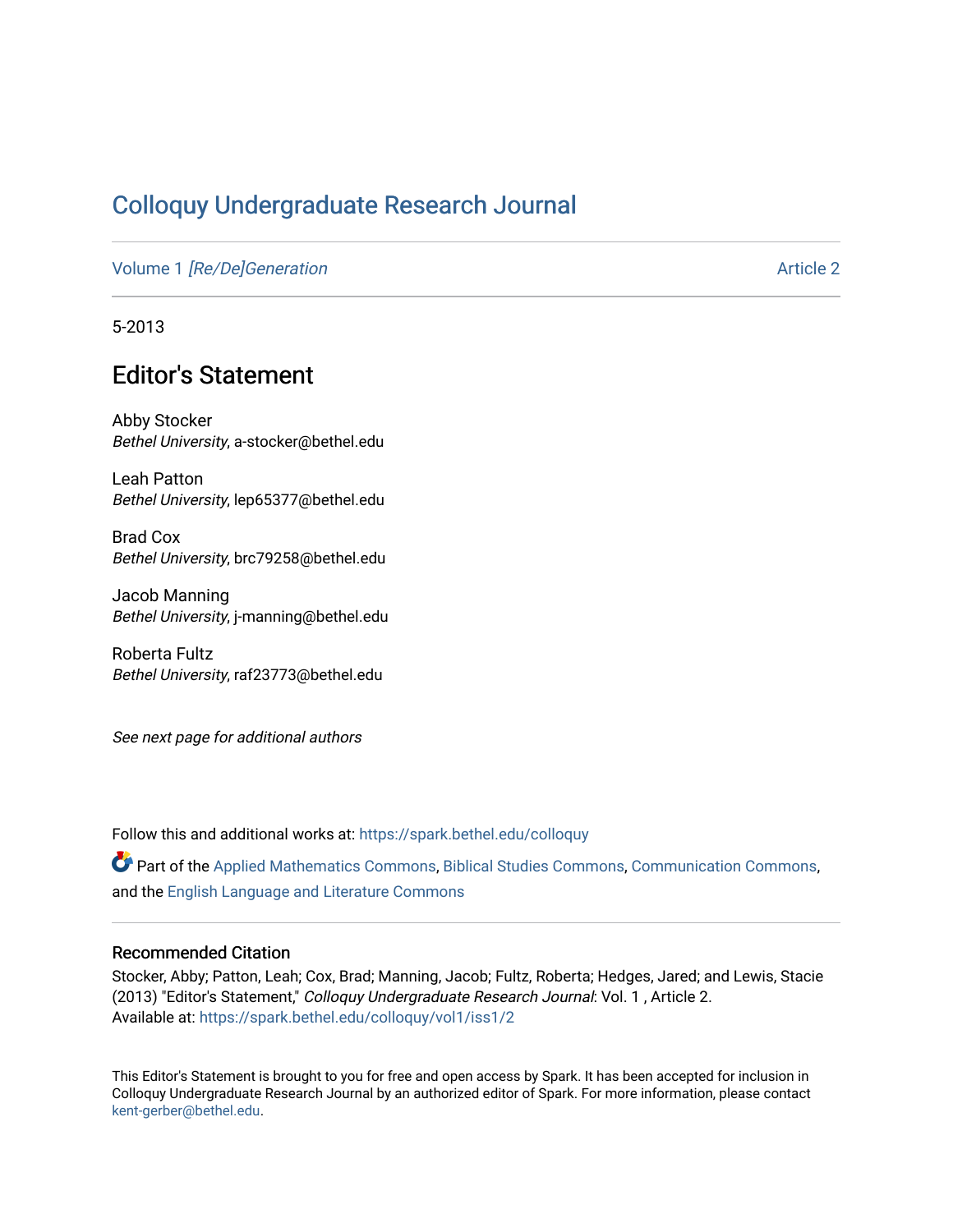### Editor's Statement

#### Authors

Abby Stocker, Leah Patton, Brad Cox, Jacob Manning, Roberta Fultz, Jared Hedges, and Stacie Lewis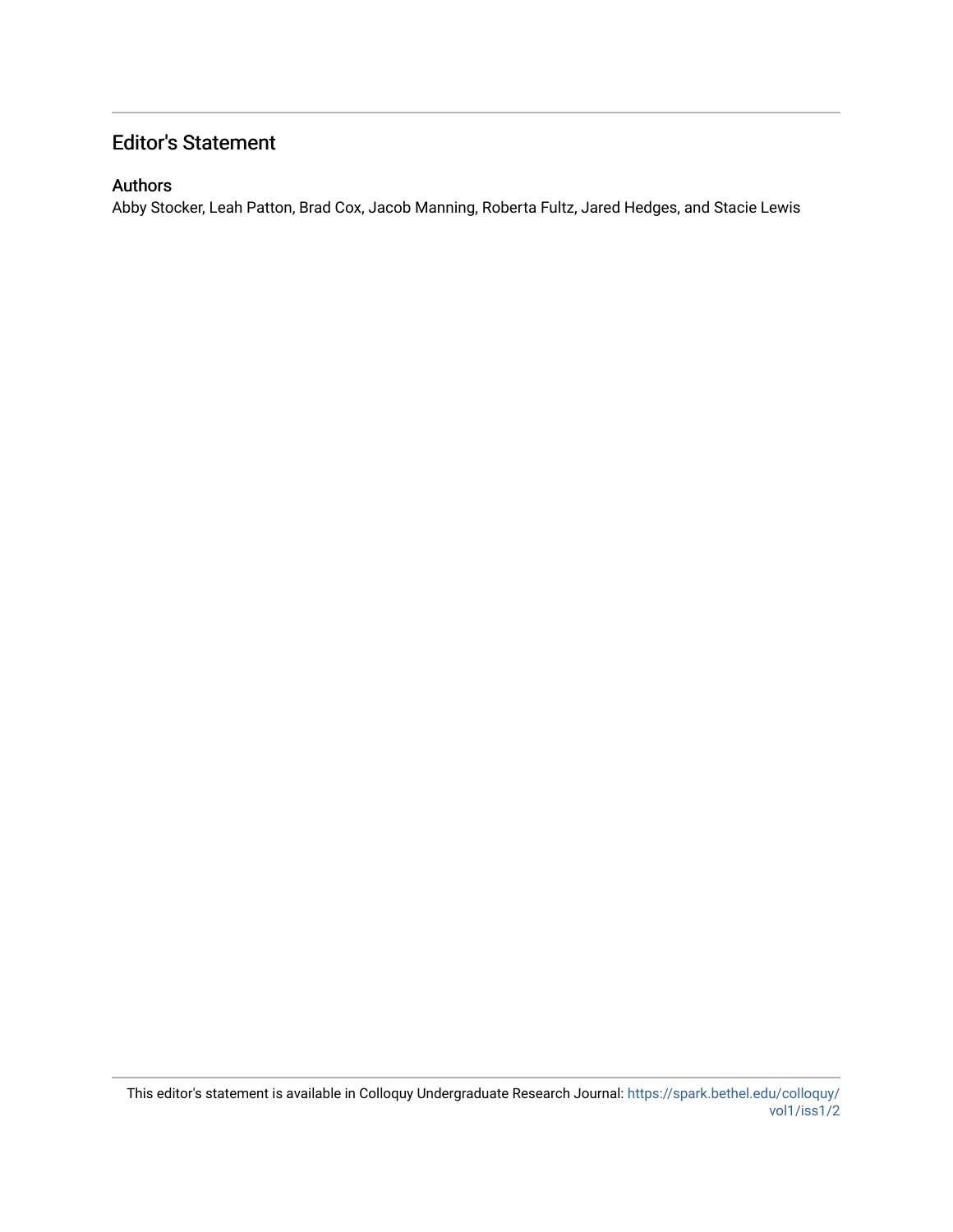# Editor's Note

Welcome to the inaugural issue of the Bethel University *Colloquy*!

The word colloquy means "conversation" in Latin, a root word that also gave us the perhaps more familiar "colloquium." At its root, a colloquy, that which takes place at a colloquium, is a formal discussion, a talking together, a collaboration of minds in pursuit of new ideas and knowledge. A form of discourse that, hopefully, challenges all involved and encourages participants to both strive for greater excellence in their own ideas as well as celebrating the greater fruit that can result from the interaction of different ideas, perspectives, and disciplines.

The *Colloquy* was born out of a desire to foster such discussion on an academic level among undergraduate students at Bethel University. This past February, five Bethel English majors (including *Colloquy* editors Roberta Fultz and Abby Stocker and authors Linnea White and Sara Ellingsworth) attended a literary conference at Taylor University that featured undergraduate literary academic and creative work. They found the interaction of ideas and people at the conference to be inspiring as well as flat-out interesting. Upon returning to Bethel, and encouraged by the presence of the English Department's other publications, the *Coeval* and *The Clarion*, a group of English majors approached their professors to see if starting a student-run academic journal might be possible. The English professors were enthusiastic about the students' desire to encourage a stronger undergraduate academic climate on campus, and the Bethel University *Colloquy* was born.

Though the first *Colloquy* editorial team is entirely comprised of English majors for reasons stated above, we quickly decided that the journal's scope should stretch beyond just the English department, instead furthering interdisciplinary academic dialogue. Though Bethel scholars study in different disciplines, under the auspices of diverse departments with specific goals, our ideas are ultimately strengthened when we converse across disciplines, sharing our varying expertise and perspectives in order to strive for a greater understanding of truth. Such collaboration and study must be glorifying to God, to have creation studied in such detail and with such attention, while stimulating community among those who similarly want to strive for deeper knowledge, arriving at greater humility as we become ever more aware of how simultaneously ingenious and limited we humans are.

It is our belief that academics, whether primarily original thought or primarily research-based, can be deeply creative work, and as such should be affirmed as expressions of God-given ability. We at Bethel often celebrate our students' other talents—athletic, artistic, literary, etc.—but we don't always recognize our academic work as what it, at a certain level, is: scholarship. The relevance and importance of our school work does not have to be confined to the classroom, but rather can stretch us to grow both as scholars and as people and challenging us to engage the world at large more deeply if we let it.